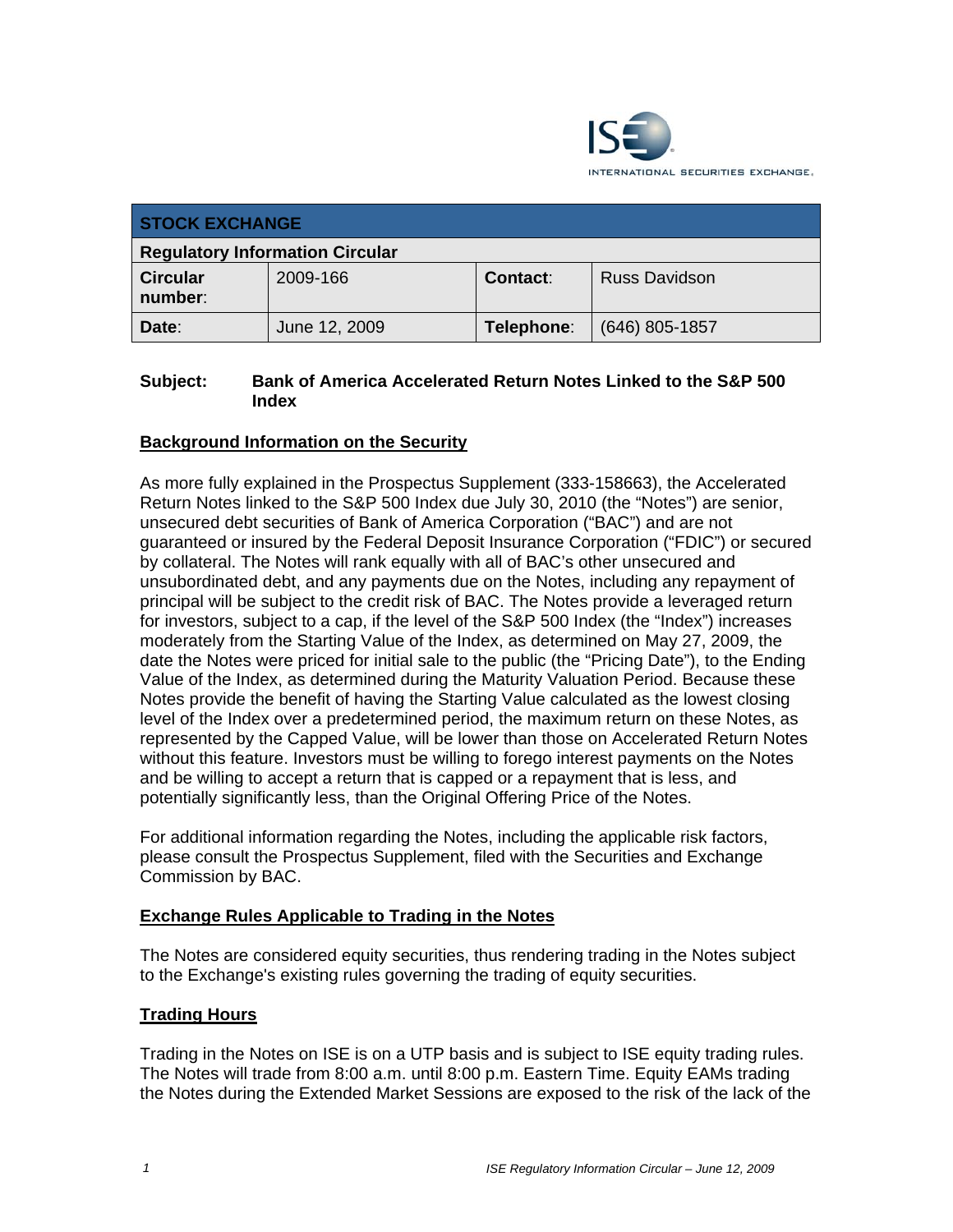calculation or dissemination of underlying index value or intraday indicative value ("IIV"). For certain derivative securities products, an updated underlying index value or IIV may not be calculated or publicly disseminated in the Extended Market hours. Since the underlying index value and IIV are not calculated or widely disseminated during Extended Market hours, an investor who is unable to calculate implied values for certain derivative securities products during Extended Market hours may be at a disadvantage to market professionals.

### **Trading Halts**

ISE will halt trading in the Notes in accordance with ISE Rule 2101(a)(2)(iii). The grounds for a halt under this Rule include a halt by the primary market because it stops trading the Notes and/or a halt because dissemination of the IIV or applicable currency spot price has ceased, or a halt for other regulatory reasons. In addition, ISE will stop trading the Notes if the primary market de-lists the Notes.

#### **Delivery of a Prospectus**

Pursuant to federal securities laws, investors purchasing Notes must receive a prospectus prior to or concurrently with the confirmation of a transaction. Investors purchasing Notes directly from the Fund (by delivery of the Deposit Amount) must also receive a prospectus.

Prospectuses may be obtained through the Distributor or on the Fund's website. The Prospectus does not contain all of the information set forth in the registration statement (including the exhibits to the registration statement), parts of which have been omitted in accordance with the rules and regulations of the SEC. For further information about the Fund, please refer to the Trust's registration statement.

**This Regulatory Information Circular is not a statutory Prospectus. Equity EAMs should consult the Trust's Registration Statement, SAI, Prospectus and the Fund's website for relevant information.**